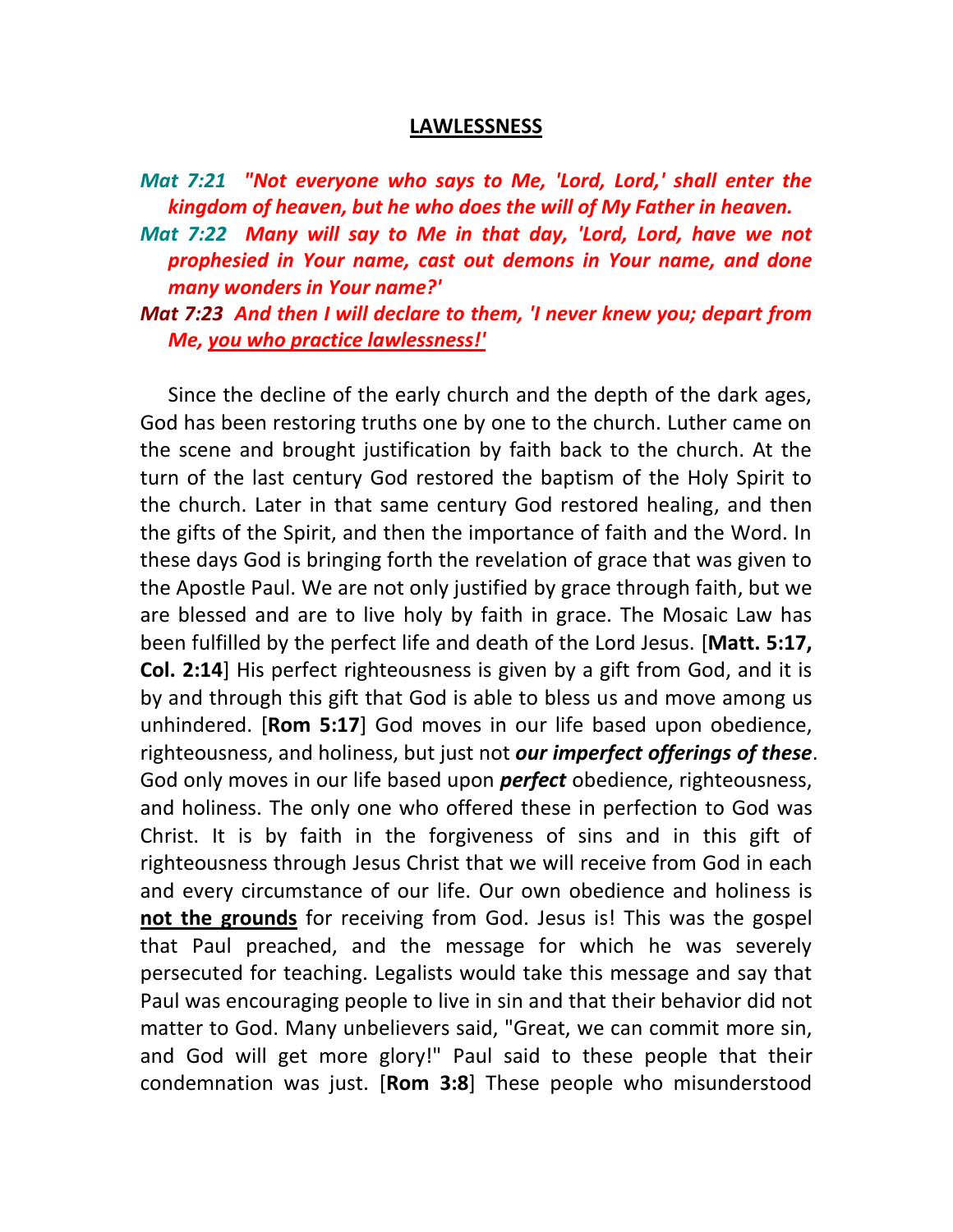grace and even perverted it thought that since they were free from the Law of Moses, that they were free from *all laws*. These people are called "**Antinomian-** *Anti-law*". When Jesus comes back to earth he will confront a rampant problem that is arising today, called *lawlessness.*

# **Mat 13:41 The Son of Man will send out His angels, and they will gather out of His kingdom all things that offend, and those who practice lawlessness,**

When he comes back to earth, Jesus will confront many false prophets that wore sheep's clothing. They will declare that they prophesied in His name and did many works in His name. Jesus will say that **HE NEVER KNEW** them. They never placed faith in Christ's sacrifice for their sins and received His righteousness. Jesus will say that they *PRACTICED LAWLESSNESS*. [**Matt. 7:23**] They were NEVER born again. Jesus *NEVER* knew them. These received and taught a dangerous message that is on the rise even in this day. It is called **Universalism**. This teaching proclaims grace, but it is a perversion of the grace *of God*. It is actually an extreme version of Antinomianism-anti-law. Those who hold to this teaching say that Jesus fulfilled God's holy law by the death of Christ and that by his sacrifice he has saved everyone, *even those who do not believe upon Christ, or worship other gods.* They will say that God's grace frees them from the all responsibility for their behavior. Universalism is becoming very popular in the gay community. They love a "gospel" that promises salvation, irrespective of their faith or behavior. The mistakes these deluded individuals make is that they believe that we are saved by grace alone and that this grace frees us from all law. *This was not the message of Paul*. We are not simply saved by grace as the Universalists say. We are saved by grace *THROUGH FAITH*. [**Eph. 2:8**] Grace must be received by faith. We cannot obtain grace without faith. Grace is the unmerited favor *and ability of God*. God's grace does not free us to sin, but gives us *power to be free from sin*. Grace does not free us to live as we want, but frees us to live as God wants! When we place our faith in Christ then the grace that saves us will also teach us to deny ungodliness and unrighteousness! [**Titus 2:11-12**] Grace does not free us to live lawless, but actually saves us from lawlessness!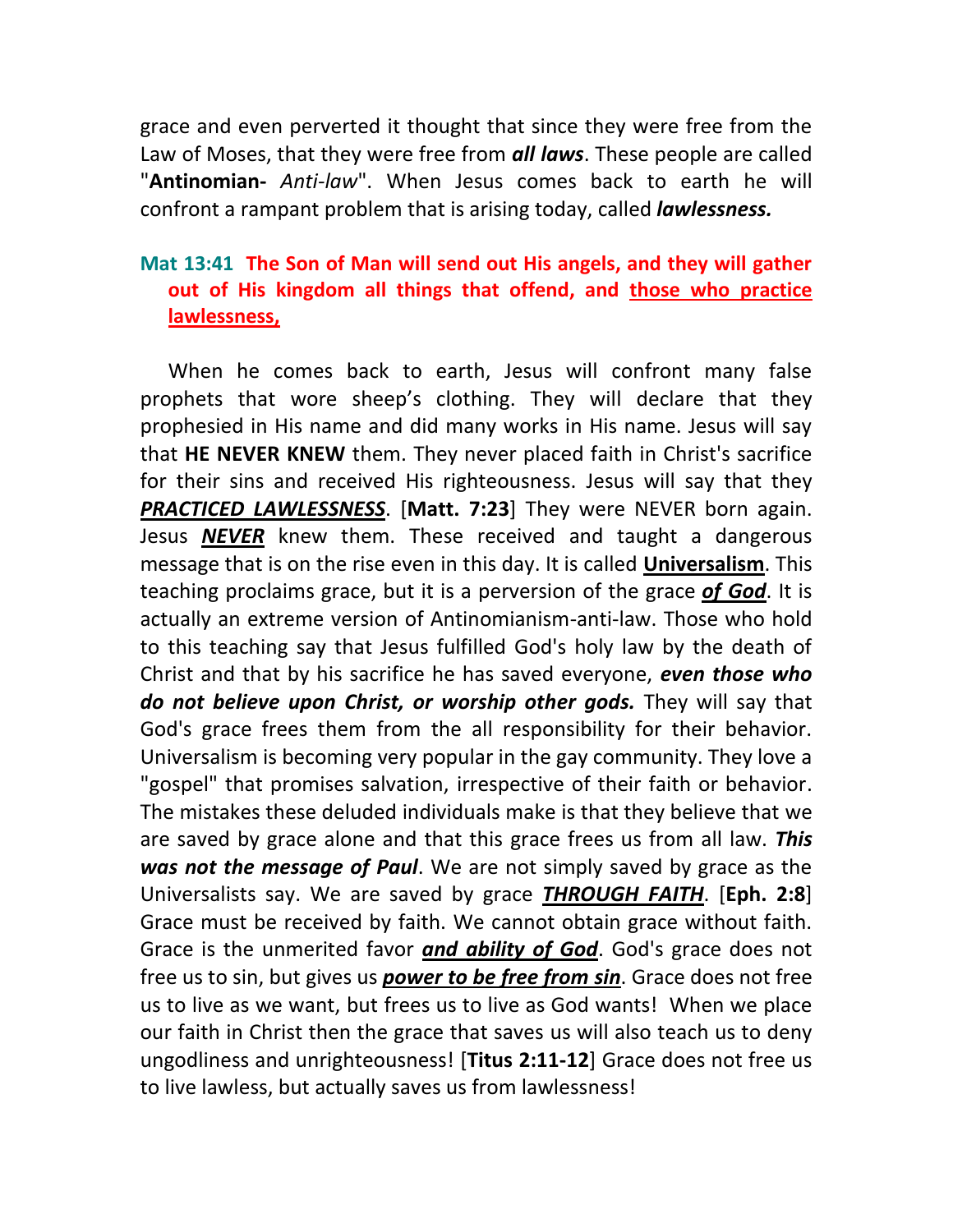(Tit 2:14 NKJV) who gave Himself for us, that He **might redeem us from every lawless deed** and purify for Himself *His* own special people, zealous for good works.

Receiving Christ not only places righteousness on our account [*imputation*], but also place righteousness IN us [*impartation*]! [**Eph. 4:24, 2 Cor. 5:21**] We receive a new heart at salvation. [**Ezek. 36:26**] The heart of a pig [that loves the mud] is replaced by a heart of a sheep [that hates the mud]!

Paul did not teach we are free from *all law*. Paul lived without the Law of Moses **BUT HE DID NOT LIVE WITHOUT LAW**.

1Co 9:20 and to the Jews I became as a Jew, that I might win Jews; to those *who are* under the law, as under the law, that I might win those *who are* under the law;

1Co 9:21 to those *who are* without law, as without law (**not being without law toward God**, but under law toward Christ), that I might win those *who are* without law;

Paul said that when he was among the Gentiles, he ate what they ate, wore what they wore, and conducted himself like them [except for sinning of course]. To those without the law [Mosaic Law], he lived as without [the Mosaic Law], but he added that he was *NOT WITHOUT LAW TOWARDS GOD*. Paul was under law towards God. What law was this?

1Jn 3:23 And **this is His commandment**: that *we should believe on the name of His Son Jesus Christ* and *love one another*, as He gave us commandment.

Rom 3:27 Where *is* boasting then? It is excluded. By what law? Of works? No, but by **the law of faith.**

Joh 13:34 A **new commandment I give to you**, that you **love** one another; as I have loved you, that you also love one another.

Jas 2:8 If you really fulfill *the* **royal law** according to the Scripture, "YOU SHALL **LOVE** YOUR NEIGHBOR AS YOURSELF," you do well;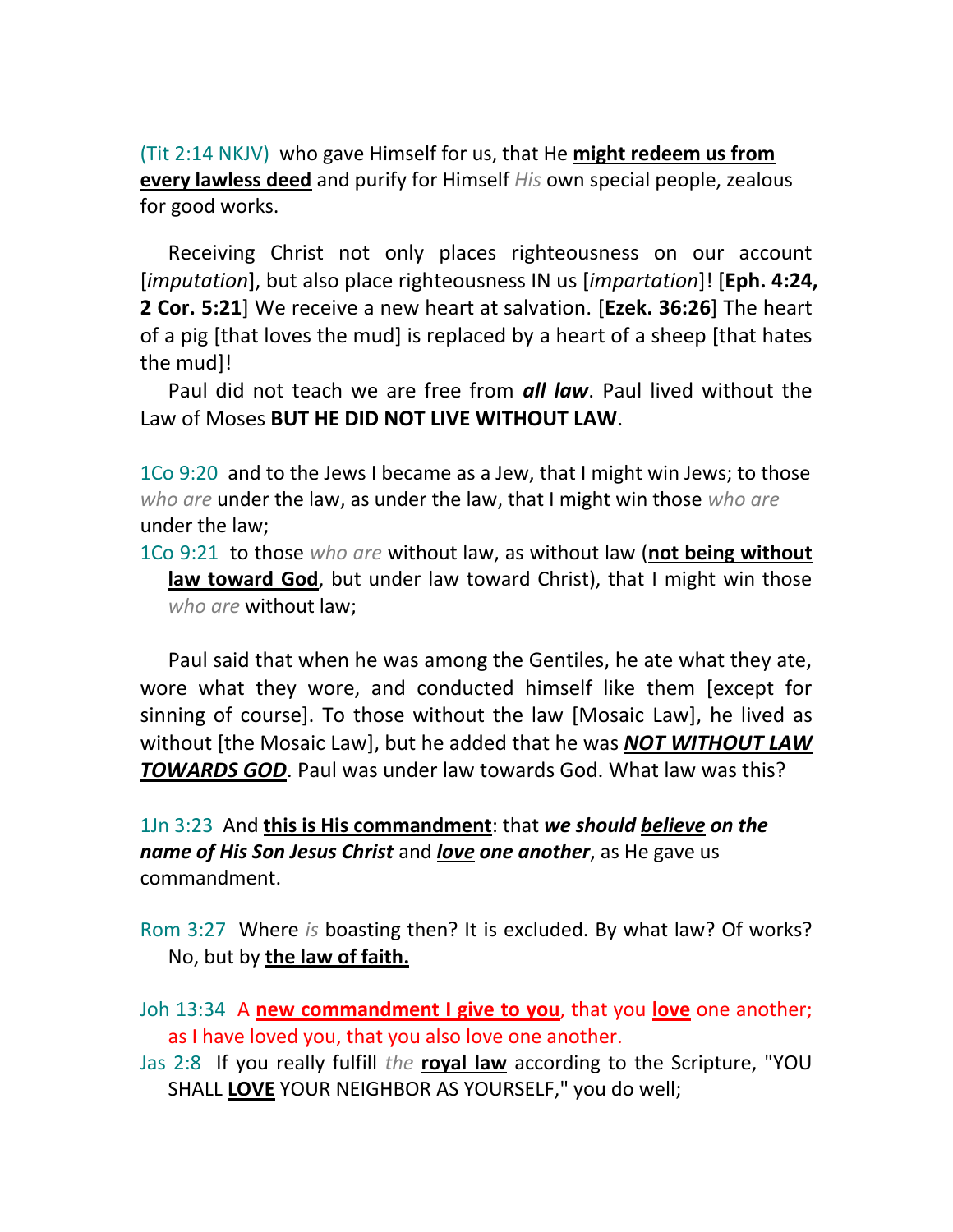Paul was not under the Mosaic Law, but he realized he still was under law towards God. He was under the *Law of Faith and the Law of Love*. Paul rejected the Law of Moses as a means of becoming right before God; however, Paul lived by the law of love and the law of faith towards God. Paul was not an Antinomian! We must not be either! Those who pervert grace say that they can sin because they are "under" grace. If they were under grace then sin would not have dominion over them. Paul declared that when we are under grace, then sin will not have dominion over us! [**Romans 6:14**]

#### *Living in sin is actually lawlessness!*

1Jn 3:4 Whoever commits sin also commits lawlessness, and **sin is lawlessness.**

*Sin is lawlessness*. Sin is the rejection and breaking of the Law of Moses but **also** it is the rejection of *God's Law of Love and Faith*. If you walk in faith in Christ and walk in His love then you will **NOT SIN!** When we place our faith in Christ, then the Spirit of Love will empower us to love others. When we believe in Christ and love others we will not break any of God's laws. Walking in faith and love is the fulfilling the Law of God. [**Gal. 5:14, James 2:8**]

Lawlessness is rampant today and is masquerading as grace. This makes preaching the genuine grace of God difficult.

### Mat 24:12 And because **lawlessness will abound**, the love of many will grow cold.

Jesus foretold about our day. He said that in these days, that lawlessness will abound. Because of this, the love of many will grow cold. Lawlessness produces *unbelief* and *cold love*. **This is because the law of love and faith are being rejected and not exercised!** 

It is possible even to do outward religious things and be lawless. Religious people break both the Mosaic Law [no one keeps the Mosaic Law] **and the law of faith and love**. Therefore, they are lawless!

## **Mat 23:28 Even so you also outwardly appear righteous to men, but inside you are full of hypocrisy and lawlessness.**